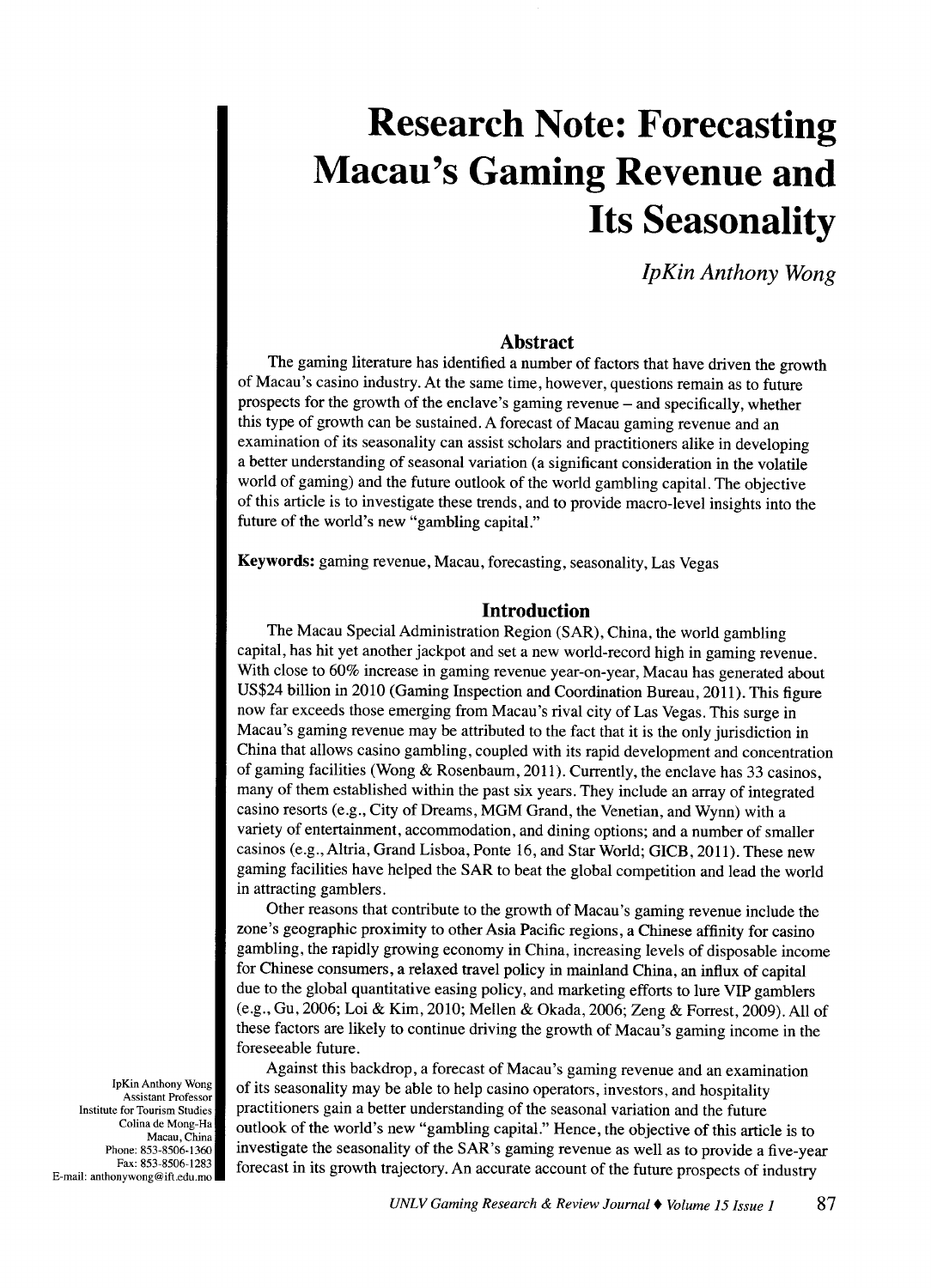demand and the seasonal fluctuations associated with that demand will be imperative to the success any organization affiliated with this region (Barsky & Nash, 2006; McGowan, 2009; Song & Witt, 2006). This article also provides methodological insights into how a time series decomposition forecasting method can be applied to gaming revenue projections.

### **Literature Review**

Most hospitality service providers would agree that forecasting plays a central role in the planning process. Providing an accurate account of future demand and revenue inflow helps decision makers to establish priorities, better serve customers, and monitor organizational performance (Aghazadeh, 2007; Jeffrey & Barden, 2001). While a general trend prediction may provide managers a growth trajectory for future business prospects, seasonal variations may better assist these managers to gain a finer understanding of market demand, consumer behaviors, and effectiveness of marketing efforts (Bauer, 2005; Jeffrey & Barden, 2001). In addition, the literature shows that seasonality can have substantial impacts on the customer experience (Barsky & Nash, 2006). High season puts pressure on serving staff and facilities, which in tum could hamper customer service and experience. It is also difficult to maintain a high level of service during peak periods (Barsky & Nash, 2006).

Especially with time series trend analyses, it becomes essential to account for seasonal differences (Frechtling, 2001; Render, Stair, & Hanna, 2009). Consideration

of seasonality is especially important in analyzing gaming revenue (Cargill & Eadington, 1978; Eisendrath, Bernhard, & Lucas, 2008; McGowan, 2009). A popular method in forecasting gaming revenue when both trend and seasonality are considered is the multiplicative decomposition method (McGowan, 2009). The method first calculates the seasonal indices and then estimates a trend line using the decomposed data. A forecast is then made by adjusting the predicted value with the corresponding seasonal index (Frechtling, 2001; Render, et al.,

*A popular method in forecasting gaming revenue when both trend and seasonality are considered is the multiplicative decomposition method.* 

2009). Although time is often the most important factor in forecasting, other research indicates that gaming revenue is also influenced by visitor arrivals (Mellen & Okada, 2006), and hence all of these factors are considered in the current study.

#### **Methods**

Data were collected from the Macau Statistics and Census Service (2011) between 2005 and 2010. The decision to select this six-year dataset was twofold: the data were available on the MSCS database only within this six-year period; and the year 2004 marks the beginning of the new era of liberalized casino gambling in Macau, as the first Vegas-style casino was established in the middle of that year. Prior to data analysis, multiple forecasting models were explored in order to examine the growth trajectory. Findings indicate a curvilinear relationship between time and gaming revenue (see Figure 1), and hence a quadratic regression model is able to produce the best results. The findings also reveal that tourist arrivals have a strong relationship with gaming revenue  $(r = .65)$  which is consistent with prior research (Mellen & Okada, 2006); hence, this variable is also included in the model.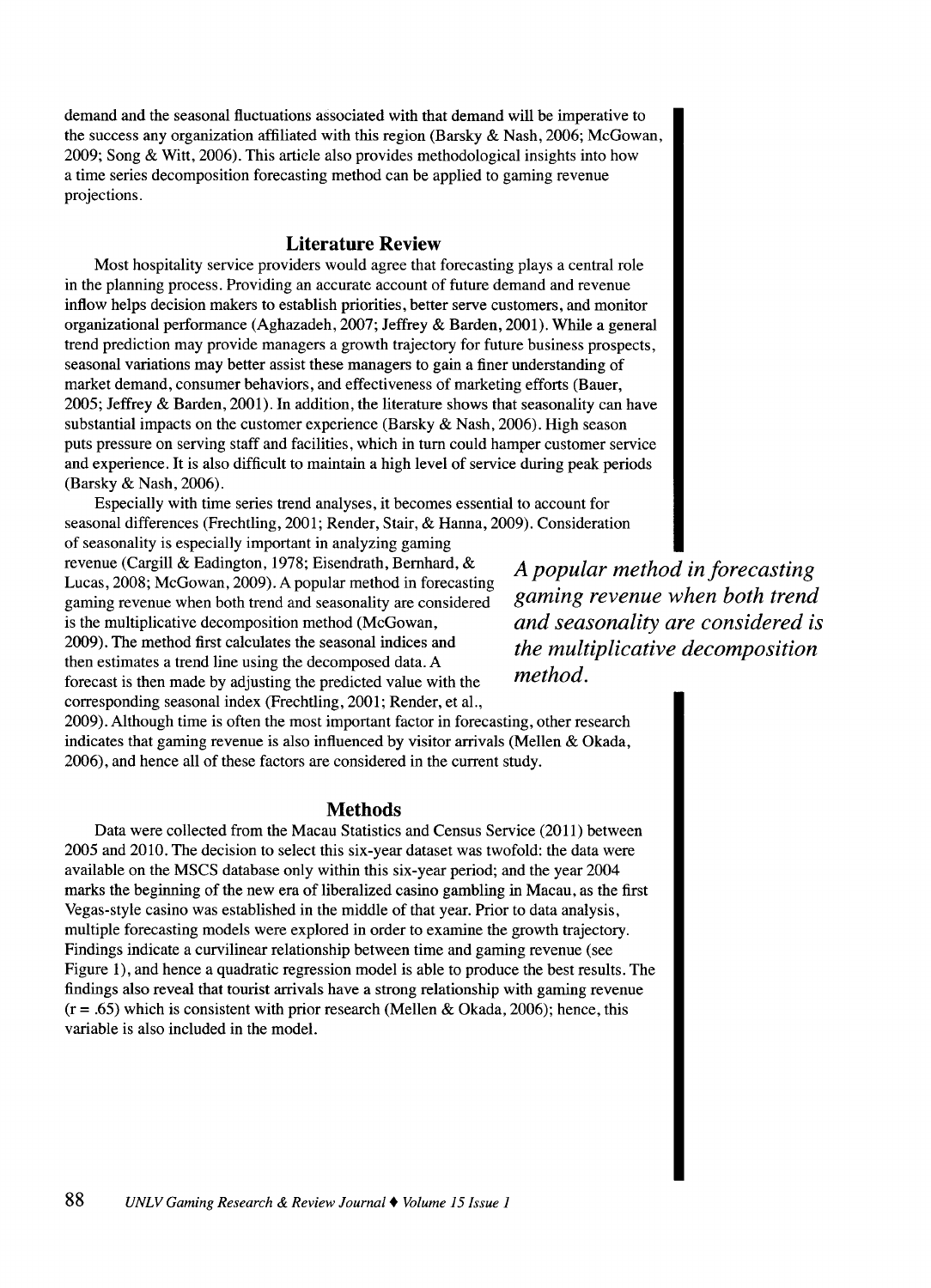

*Research Note: Forecasting Macau's Gaming Revenue and Its Seasonality* 

Note: Values represent monthly estimates in million USD.

The smooth line represents a trend trajectory without seasonal adjustment; the other line represents the observed monthly data from 2005 to 2010 and a decomposed trend projection with seasonal adjustment from 2011 to 2015.

In order to develop a more accurate forecast from the quadratic model, the monthly seasonal factor is calculated and controlled. This study used the multiplicative decomposition seasonal time series method. This method allows seasonal adjustment of a trend projection. To gain finer estimations of the monthly revenue fluctuations, monthly data (instead of quarterly data) were used to estimate the seasonal indices and monthly revenue for each month between 2011 and 2015. Table 1 summarizes the steps of the time series decomposition method used in this study.

| <b>Table 1. The Process of Decomposition</b> |                                                                                                                        |  |  |  |  |  |  |  |
|----------------------------------------------|------------------------------------------------------------------------------------------------------------------------|--|--|--|--|--|--|--|
| <b>Steps</b>                                 | <b>Procedure</b>                                                                                                       |  |  |  |  |  |  |  |
|                                              | Calculate seasonal index:                                                                                              |  |  |  |  |  |  |  |
|                                              | Average monthly revenue = total average annual revenue $/ 12$<br>a.                                                    |  |  |  |  |  |  |  |
|                                              | b. Seasonal index = average annual revenue / average monthly revenue                                                   |  |  |  |  |  |  |  |
| 2                                            | Deseasonalize the revenue by dividing each monthly revenue by its seasonal index                                       |  |  |  |  |  |  |  |
| 3                                            | Estimate a trend projection line using the deseasonalized revenue                                                      |  |  |  |  |  |  |  |
| 4                                            | Forecast the revenue for future periods using the trend line                                                           |  |  |  |  |  |  |  |
| 5                                            | Multiply the forecasted revenue from the trend line by the appropriate seasonal index to<br>adjust seasonal variations |  |  |  |  |  |  |  |

## **Findings**

Table 2 presents estimations of the seasonal indices on a monthly basis. The results reveal that except for May, the month of Labor Day golden week holidays, the first halves of these years recorded below-average gaming revenue. In contrast, except for September, the second halves of the year received above-average revenue inflow. Gaming revenue was particularly strong in the fourth quarter, and especially in October during the Chinese National Day golden week. Another interesting finding from Table 2 reveals that Macau's gaming industry is not recession-proof, as gaming revenue showed a decline during the first few months (September 2008 to June 2009) of the recent global financial crisis. And yet, these data suggest that the enclave was able to withstand the impact of <sup>a</sup> crisis, and rebounded within a year.

Table 3 reveals results of the time series decomposition trend projection model. The findings indicate a strong relationship between *time*<sup>2</sup> and gaming revenue ( $b = .205$ ,  $p <$ .001), while the relationship between *time* and gaming revenue is not significant when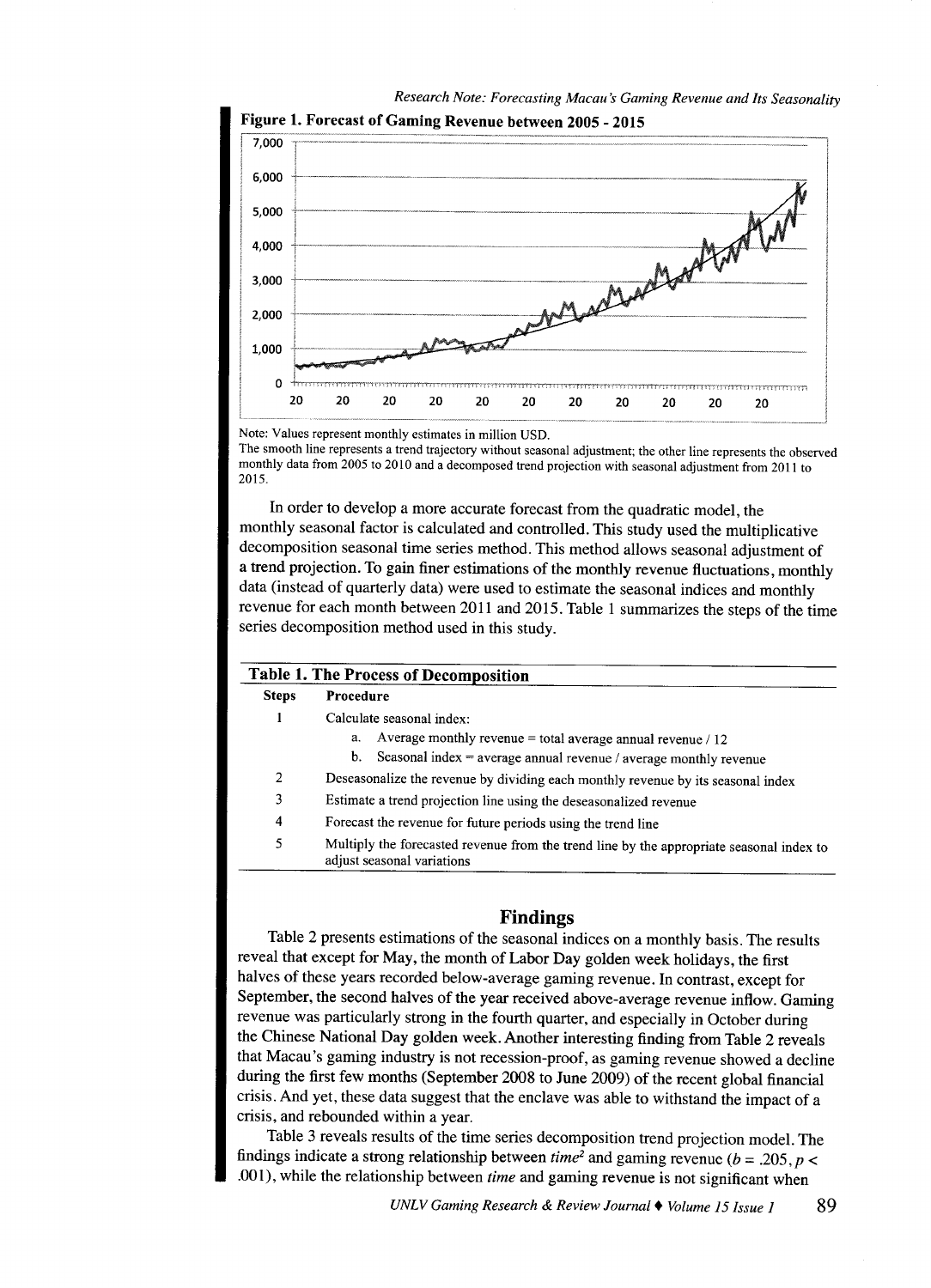*time*<sup>2</sup> is controlled; hence a quadratic relationship is warranted. In addition, tourist arrival is also significantly related to gaming revenue ( $b = 688.596$ ,  $p < .001$ ). The curvilinear model estimates that the growth of gaming revenue is exponential rather than linear; and it predicts that by 2015 revenue will reach US\$57 billion, which represents a 19.24% compound annual growth rate. The forecast error (mean absolute percent error, or MAPE) suggests that the estimation contains about 16% error, which is equivalent to US\$159.63 million per month in mean absolute deviation (MAD). In sum, the results indicate that the proposed forecast model is reasonably accurate, with a modest MAPE, and fits the data fairly well, with  $R^2 = .95$ .

| Table 2. Gaming Revenue and Seasonal Index (Million USD) |                                     |       |       |        |        |        |        |          |  |  |
|----------------------------------------------------------|-------------------------------------|-------|-------|--------|--------|--------|--------|----------|--|--|
|                                                          | Major Events                        | 2005  | 2006  | 2007   | 2008   | 2009   | 2010   | Seasonal |  |  |
|                                                          |                                     |       |       |        |        |        |        | Indices  |  |  |
| January                                                  | --                                  | 490   | 461   | 780    | 1,303  | 1,081  | 1,756  | .93      |  |  |
| February                                                 | Chinese New Year<br>golden week     | 401   | 563   | 745    | 1,180  | 999    | 1,692  | .88      |  |  |
| March                                                    |                                     | 517   | 595   | 799    | 1,278  | 1,202  | 1,708  | .96      |  |  |
| April                                                    | Easter                              | 468   | 576   | 801    | 1,150  | 1,050  | 1,787  | .92      |  |  |
| May                                                      | Labor Day golden<br>week            | 552   | 569   | 942    | 1,235  | 1,109  | 2,146  | 1.03     |  |  |
| June                                                     |                                     | 475   | 515   | 728    | 1,262  | 1,043  | 1,720  | .91      |  |  |
| July                                                     | --                                  | 495   | 586   | 825    | 1,171  | 1,207  | 2,056  | 1.00     |  |  |
| August                                                   | --                                  | 568   | 601   | 844    | 1,214  | 1,420  | 1,987  | 1.05     |  |  |
| September                                                | $\overline{\phantom{m}}$            | 430   | 584   | 899    | 890    | 1,377  | 1.923  | .96      |  |  |
| October                                                  | Chinese National<br>Day golden week | 525   | 748   | 1,162  | 1,120  | 1,589  | 2,372  | 1.19     |  |  |
| November                                                 | Grand Prix, Food<br>Festival        | 478   | 627   | 929    | 956    | 1,539  | 2,182  | 1.06     |  |  |
| December                                                 | Christmas                           | 493   | 766   | 1,026  | 969    | 1,431  | 2,360  | 1.11     |  |  |
| Total                                                    |                                     | 5,892 | 7,190 | 10,481 | 13,728 | 15,048 | 23,688 |          |  |  |

Note: Estimation method= multiplicative season-trend decomposition.

Mean absolute deviation  $(MAD) = 159.63$ , mean absolute percent error  $(MAPE) = .16$ .

| Table 3. Forecast of Gaming Revenue between 2011 - 2015 (Million USD) |        |        |        |        |        |
|-----------------------------------------------------------------------|--------|--------|--------|--------|--------|
|                                                                       | 2011   | 2012   | 2013   | 2014   | 2015   |
| January                                                               | 1,908  | 2,377  | 2,895  | 3,474  | 4,108  |
| February                                                              | 1,836  | 2,285  | 2,779  | 3,325  | 3,929  |
| March                                                                 | 2,051  | 2,545  | 3,095  | 3,702  | 4,360  |
| April                                                                 | 1.998  | 2.476  | 3,008  | 3,588  | 4,229  |
| May                                                                   | 2,275  | 2,808  | 3,409  | 4,063  | 4,778  |
| June                                                                  | 2,031  | 2,506  | 3,029  | 3.612  | 4,242  |
| July                                                                  | 2,303  | 2,831  | 3,424  | 4,076  | 4,780  |
| August                                                                | 2,473  | 3,039  | 3,674  | 4,364  | 5,116  |
| September                                                             | 2,264  | 2,780  | 3,345  | 3,974  | 4,660  |
| October                                                               | 2,885  | 3,530  | 4,253  | 5,047  | 5,903  |
| November                                                              | 2,611  | 3,191  | 3,840  | 4,545  | 5,320  |
| December                                                              | 2,801  | 3,421  | 4,107  | 4,858  | 5,675  |
| <b>Total</b>                                                          | 27.436 | 33,789 | 40,858 | 48,628 | 57,100 |

Note: Estimation method= multiplicative season-trend decomposition.

Quadratic regression parameter estimation:  $-822.454 + 5.068$  (time) + .205 (time<sup>2</sup>) + 688.596 (million tourist arrival).

 $R^2 = .95$ .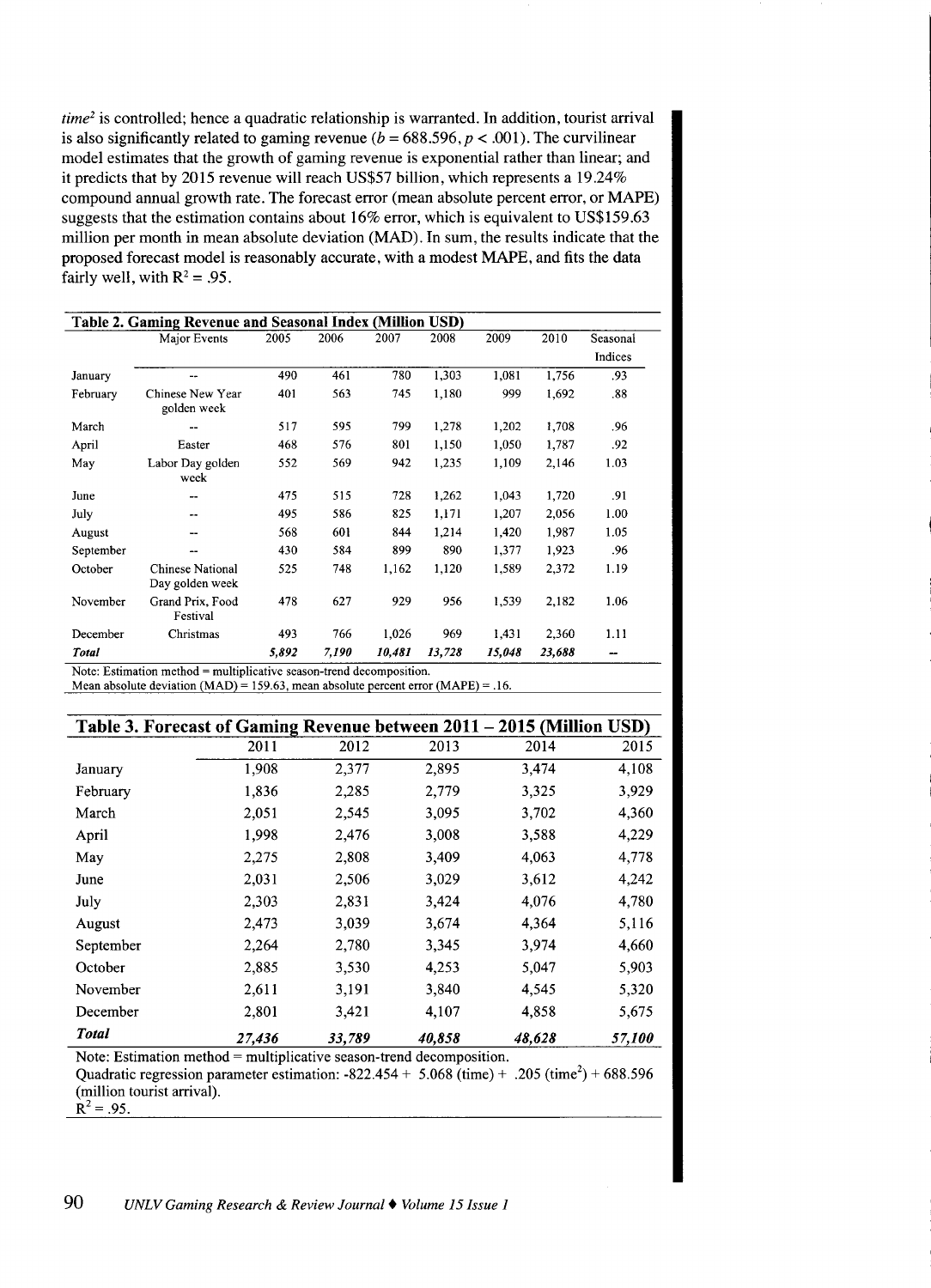# *Research Note: Forecasting Macau's Gaming Revenue and Its Seasonality*

#### **Discussion**

This study provides casino operators, speculators, and hospitality practitioners alike a clear basis for conjecture on the future gaming inflow of Macau. During this period, the enclave witnessed a fourfold increase of gaming revenue, from less than US\$6 billion in 2005 to close to US\$24 billion in 2010. This represents a striking 26.10% compound annual increase. Revealingly, the number of table and slot games also shows a fourfold increase. The development of casino gambling in Macau may reflect what have happened in Las Vegas since the 1970s, as the progress of Macau's gaming market seems to mimic the history of Sin City (Mellen & Okada, 2006). While it took more than three decades to build Las Vegas into its current capacity, however, it only took Macau a few years to transform into a world gambling mecca after its casino gambling industry was liberalized.

Meanwhile, in Las Vegas, gaming infrastructure development and revenues have stagnated. There are even signs that the city's gaming revenue is on the decline, as tourists are spending less money on gambling (Eadington, Wells, & Gossi, 2010; Las Vegas Convention & Visitors Authority, 2010). In contrast, Macau shows evidence of unprecedented growth in the gambling business. The estimations suggest an exponential annual increase, at an average of about US\$7 billion in revenue, or a compounded annual rate of change of 19.24%. If this rate holds, the former fishing village is likely to generate US\$57 billion gaming revenue by 2015 - more than three times that of the entire Las Vegas operations including Clark County, Las Vegas Strip, Downtown, and Boulder Strip.

In sum, Macau rise has been unprecedented, and shows few signs of slowing. However, these demands are contingent upon seasonal factors. Casino operators may use the seasonality-oriented findings of this research to fine-tune their operations and marketing strategies- for example, by offering gamblers extra value such as free room upgrades, complementary food and beverages, and additional entertainment options during low seasons, while redirecting them to less-crowded affiliated casinos during high seasons. In addition, managers can gain more insights into human resource planning by recruiting more staff for peak periods while encouraging them to take their annual leave during non-peak months. Results of this research can also help decision makers justify their return on investment in the Macau SAR. If, as these projections suggest, this gaming market will expand in revenue by an average of US\$7 billion a year during the next five years, Macau's properties represent a highly desirable investment opportunity indeed.

To focus specifically upon seasonality variables, the findings of this study suggest that August, November, and December receive higher than average gaming revenue

inflow. While August and December are traditional peak travel *To focus specifically upon* periods for most of the world's destinations, November seems *seasonality variables, the findings* <sup>to be a particularly important month for Macau. Notably, during<br>November, Macau hosts two major events (the Macau Formula</sup> of this study suggest that August, Three Grand Prix and the Food Festival), and both events *November, and December receive* draw a significant numbers of tourists. Hence, these findings *higher than average gaming* also suggest a linkage between large leisure events and casino gambling. This hypothesized relationship may also help justify *revenue inflow.* the rationale of building large entertainment and convention centers inside casino complexes. An alternative explanation is

> that such leisure events are able to attract visitors who seek excitement and pleasure as their primary travel motive. Since gamblers often crave these very attributes in gambling (Cotte, 1997; Lam, 2007), it follows that some event visitors are likely to gamble in order to fulfill these needs. Future research is needed to investigate this relationship through empirical studies, however.

> This article provides the gaming literature with a timely update on the relationship between contextual factors and sales revenue in Macau. Although it may seem intuitively reasonable to believe that gaming revenues would surge during golden week holidays, the results of this study suggest that this assumption may not be always valid in respect to casino gambling. On the one hand, gaming revenue peaks in October during the National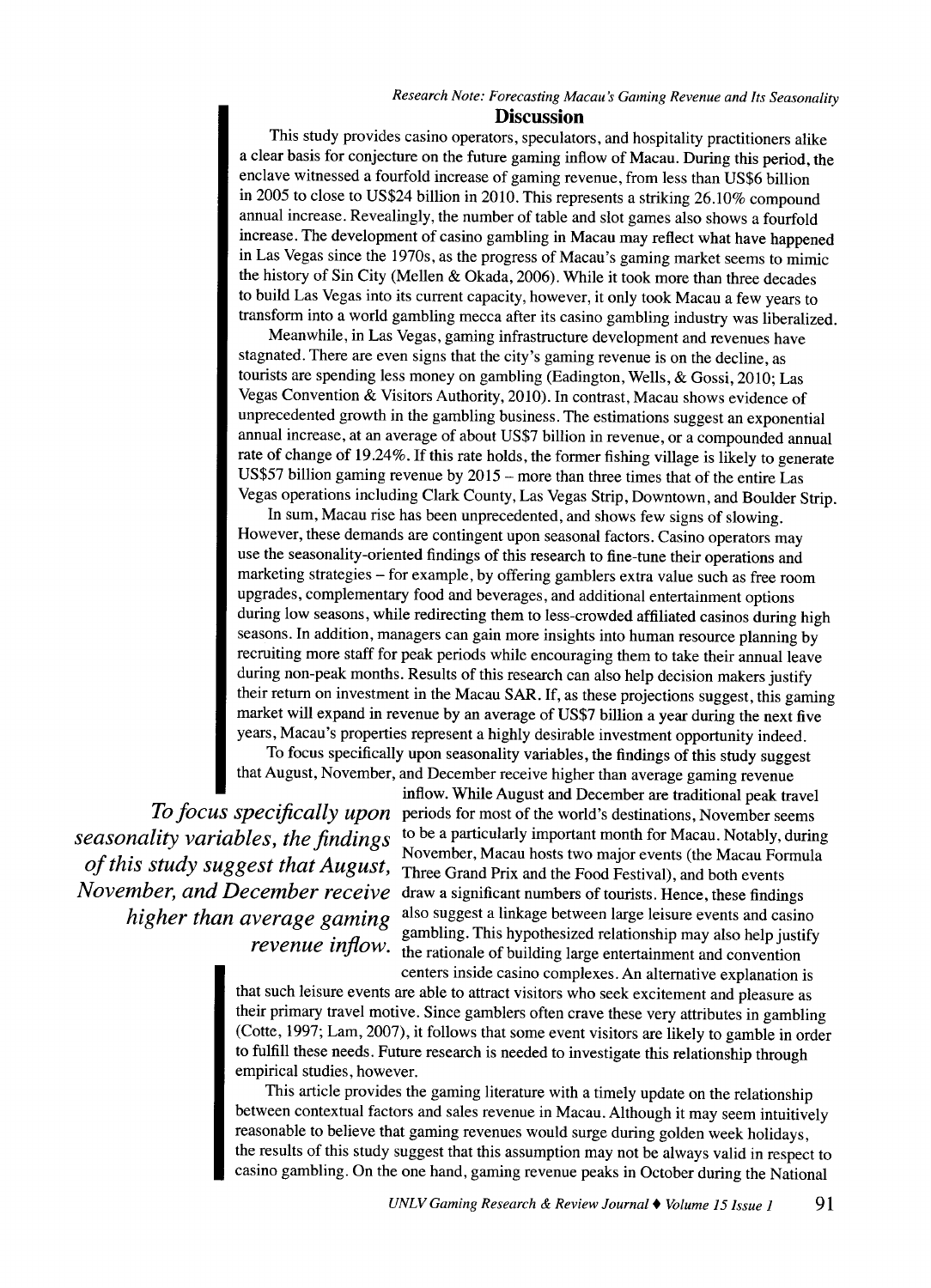Day golden week, but on the other hand, gaming revenue reaches a low ebb during the most important event for Chinese, the Chinese New Year. These findings can help casino managers clarify misperceptions of the impacts of the Chinese golden week holidays. e reaches a low ebb during the<br>r. These findings can help casino<br>hinese golden week holidays.<br>contrast

in gambling behaviors between the American and Chinese Seasonality findings of this article reveal a marked markets. While the casino industry in the United States often records a higher than average gaming revenue in the first half of the year (McGowan, 2009), the casino industry in Macau receives above average revenue inflow during the second half of the year. Although these developments can be attributed to weather conditions and other factors (Cargill & Eadington, 1978), to the best of the author's knowledge no detailed analyses exist of the specific factors that contribute to these seasonal variations in Macau. Because of this, future research could perhaps undertake qualitative inquiries to study the reasons behind these variations. An in-depth examination of the

*While the casino industry in the United States often records a higher than average gaming revenue in the first half of the year the casino industry in Macau receives above average revenue inflow during the second half of the year.* 

underlying rationales of these fluctuations would assist managers and scholars alike in their efforts to understand the role of contextual factors in casino gambling.

Although this research follows a systematic approach in time series forecasting, one significant limitation is that it does not take into consideration shocks or major incidents (e.g., financial crises, travel restrictions, and new casinos). In addition, we should consider that other factors may hinder future growth, including overcrowding (Macau welcomed 25 million tourists in 2010 to a land mass which only measures about 29 Km<sup>2</sup> [MSCS, 2011]), stagnant domestic and international transportation systems, a labor shortage, and competition from other Asian destinations such as Singapore and Manila (and possibly Taiwan and Japan).

Also, as of this writing, mainland China is tightening up its monetary policy to confront the inflow of money from quantitative easing. These negative factors may weaken, neutralize, or even negate the positive impacts of development of new casinos. Despite these uncertainties, the concentration of an integrated Vegas-style cluster of casino expositions and the Chinese proclivity towards casino tourism and gambling (Wong & Rosenbaum, 2011) should continue to sustain an unprecedented growth opportunity for the casino industry in the long run. Of course, the gaming industry in Macau (and indeed, the broader Asian region) will eventually reach a mature stage. As the growth of this market is supply-driven (Mellen & Okada, 2006), the SAR should follow the trend of its Las Vegas counterpart with stagnated growth when the development of its gaming infrastructure on the Cotai Strip is fully completed.

#### **References**

- Aghazadeh, S.M. (2007). Revenue forecasting models for hotel management. *Journal of Business Forecasting,* 26(3), 33-37.
- Barsky, J., & Nash, L. (2006). Hotel seasonality impacts guest experience. *Hotel* & *Motel Management, 221,* 14.

Bauer, K. (2005). KPis: Seasonality in context. *DM Review,l5(10),* 12-57.

- Cargill, T. F., & Eadington, W. R. (1978). Nevada's gaming revenues: Time characteristics and forecasting. *Management Science,* 24(12), 1221-1230.
- Cotte, J. (1997). Chances, trances, and lots of slots: Gambling motives and consumption experiences. *Journal of Leisure Research,* 29(4), 380-406.
- Eadington, W. R., Wells, R. H., & Gossi, D. (2010). Estimating the impact of California tribal gaming on demand for casino gaming in Nevada. *UNLV Gaming Research* & *Review Journal, 14(2),* 33-45.
- Eisendrath, D., Bernhard, B. J., & Lucas,A. F. (2008). Fear and managing in Las Vegas: Estimating the effects of September 11<sup>th</sup> on Las Vegas Strip gaming volume. *Cornell Quarterly.* 49(2), 145-162.

92 *UNLV Gaming Research* & *Review Journal+ Volume 15 Issue 1*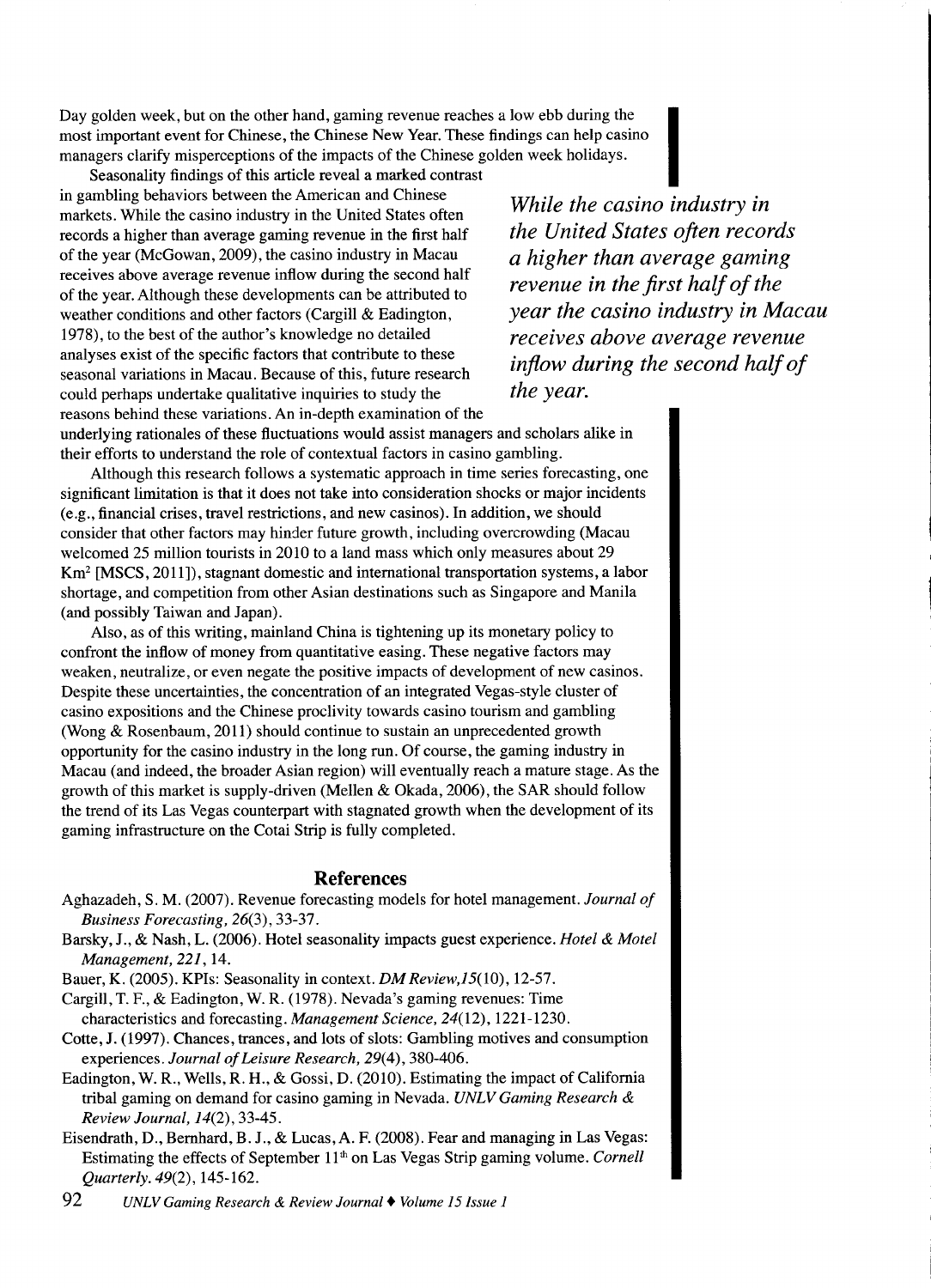*Research Note: Forecasting Macau's Gaming Revenue and Its Seasonality*  Frechtling, D. C. (2001). *Forecasting tourism demand: Methods and strategies.* Oxford, UK: Butterworth-Heinemann.

- Gaming Inspection and Coordination Bureau. (2011). Monthly gaming revenue. Retrieved February 7, 2011, from http://www.dicj.gov.mo/web/cn/information/ DadosEstat mensal/index.html
- Gu, Z. (2006). Product differentiation: Key to Macau's gaming revenue growth. *Journal of Revenue* & *Pricing Management,* 4(4), 382-388.
- Jeffrey, D., & Barden, R. R. D. (2001). Multivariate models of hotel occupancy performance and their implications for hotel marketing. *International Journal of Tourism Research,* 3(1), 33-44.
- Lam, D. (2007). An exploratory study of gambling motivations and their impact on the purchase frequencies of various gambling products. *Psychology* & *Marketing, 24(9),*  815-827.
- Las Vegas Convention & Visitors Authority. (2010). 2009 Las Vegas visitor profile study. Retrieved October 6, 2010, from http://www.lvcva.com/press/statistics-facts/index.jsp
- Loi, K.-1., & Kim, W. G. (2010). Macao's casino industry: Reinventing Las Vegas in Asia. *Cornell Hospitality Quarterly, 51(2),* 268-283.
- Macao Statistics and Census Services. (2011). Gross gaming revenue. Retrieved February 7, 2011, from http://www.dsec.gov.mo/TimeSeriesDatabase.aspx?KeylndicatoriD= <sup>15</sup>
- Macau Statistics and Census Services. (2011). Visitor arrivals. Retrieved February 7, 2011, from http://www.dsec.gov.mo/TimeSeriesDatabase.aspx?KeyIndicatorID=27
- McGowan, R. (2009). The competition for gambling revenue: Pennsylvania vs. New Jersey. *Gaming Law Review* & *Economics, 13(2),* 145-155.
- Mellen, S. R., & Okada, S. S. (2006). Forecasting market-wide gaming revenue (win) for the Macau Special Administrative Region. *HVS International Journal,* 1-9.
- Render, B., Stair, R., & Hanna, M. (2009). *Quantitative analysis for management* (10<sup>th</sup> ed.). Upper Saddle River, NJ: Prentice Hall.
- Song, H., & Witt, S. F. (2006). Forecasting international tourist flows to Macau. *Tourism Management,* 27(2), 214-224.
- Wong, I. A., & Rosenbaum, M.S. (2011). Beyond hardcore gambling: Understanding why mainland Chinese visit Casinos in Macau. *Journal of Hospitality* & *Tourism Research, (in press).*
- Zeng, Z., & Forrest, D. (2009). High rollers from Mainland China: A profile based on 99 cases. *UNLV Gaming Research* & *Review Journal, 13(1),* 29-43.

Article submitted: 2/14/11

Sent to peer review: 2/15/11

Reviewer comments received: 2/15111

Author's revised comments received: 3/15/11

Article accepted for publication: 3/28/11